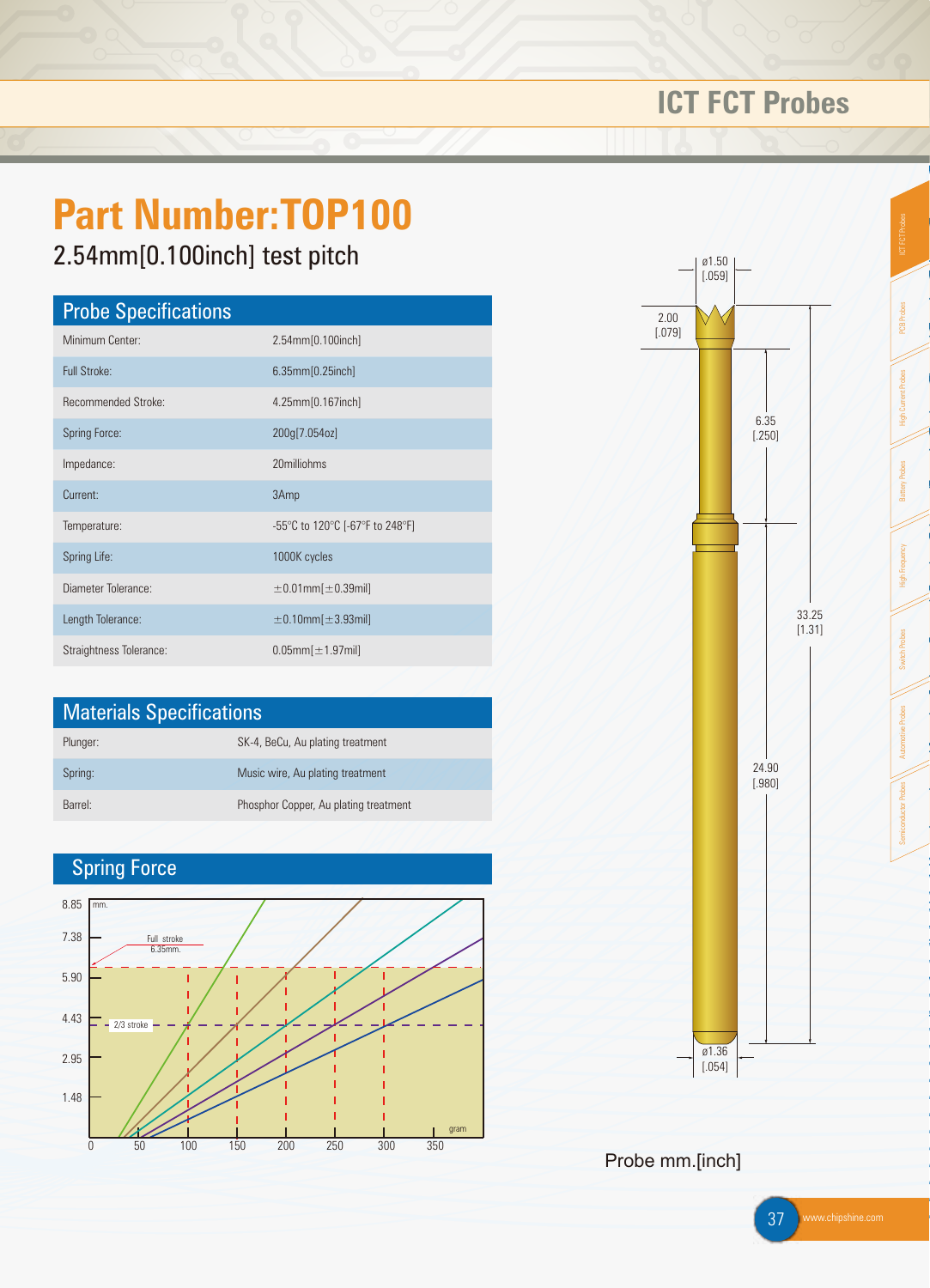

1.All specifications are due to the probe real size.<br>2.All measurements are in mm.[inch], spring force in gram[oz] **CHIP SHINE** 3.All measurements are due to the probe real size.<br>3.Additional requirements please visit the website www.chipshine.com

R100W

21.50 [.984]

 $\downarrow$ 

39.60 [1.56]

### Receptacle mm.[inch] **Fixture Drilling Measurement** Receptacle mm.[inch]







 $\blacktriangleright$  Tip Style



www.chipshine.com 38